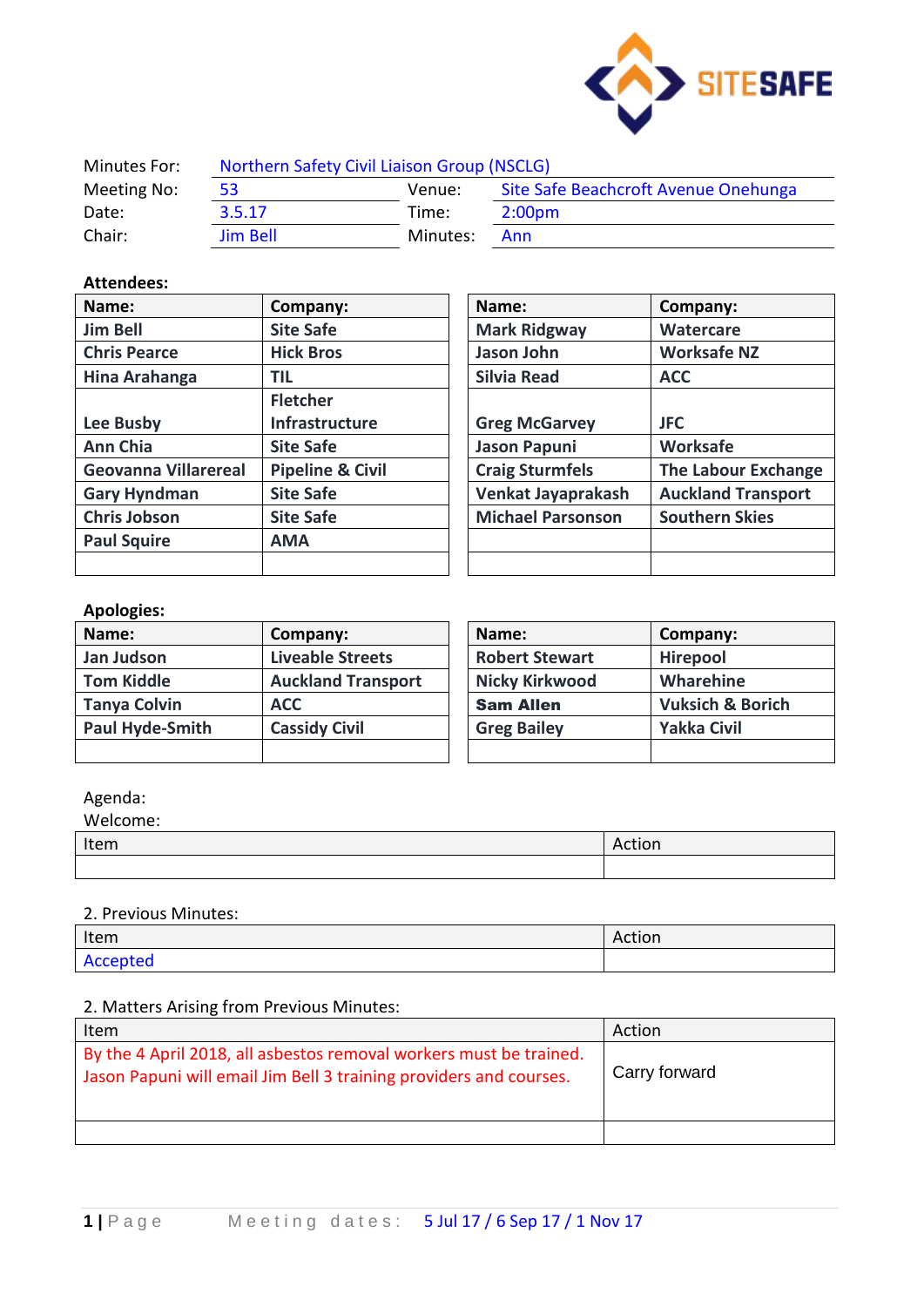

Guest Speaker(s):

| <b>Southern Skies</b>           | <b>Michael Parsonson</b>                           |
|---------------------------------|----------------------------------------------------|
| <b>Erosion Sediment Control</b> | The purpose of the talk was to show us the         |
|                                 | effect, costs and the benefit of good ESC. Briefly |
|                                 | touched on legal prosecution and fines.            |
|                                 | We need to minimise sediment yield,                |
|                                 | minimising disturbance and progressive             |
|                                 | sediment control.                                  |
| <b>AMA</b>                      | <b>Paul Squire</b>                                 |
|                                 | <b>EROAD technology</b>                            |
|                                 | It's a device / technology that can help many      |
|                                 | businesses to manage their work vehicles           |
|                                 | smoothly.                                          |
|                                 | 1. Automating RUC purchasing.                      |
|                                 | 2. Producing visual report and enable company      |
|                                 | to effectively manage their fleet and fuel         |
|                                 | consumption.                                       |
|                                 | 3. Ehubos is another software program that can     |
|                                 | help to purchase additional licence from the       |
|                                 | web for overweight loads.                          |
|                                 | 4. Capturing data where the truck is located, it   |
|                                 | helps to reduce truck idle times and the monitor   |
|                                 | speeding.                                          |
|                                 | 5. Where a company has two businesses and          |
|                                 | three workshops, they can see what happens         |
|                                 | across all of them on one screen. Enable           |
|                                 | company to make vehicle servicing                  |
|                                 | Easier.                                            |
|                                 | 6. It reports driving behaviour.                   |
| <b>Worksafe NZ</b>              | Jason John                                         |
|                                 | High Risk Work Industry                            |
|                                 | For 20 workers or more must have a Health and      |
|                                 | Safety Representative (HSR).                       |
|                                 | If It's under 20 workers - can request to have a   |
|                                 | HSR.                                               |
|                                 | Trained HSR will have authority to issue           |
|                                 | Provisional Improvement Notices (PIN).             |
|                                 |                                                    |
|                                 | If a PCBU doesn't have a HSR, it is not an         |
|                                 | offence, but PCBU must engaged workers in HS       |
|                                 | activities.                                        |
|                                 |                                                    |